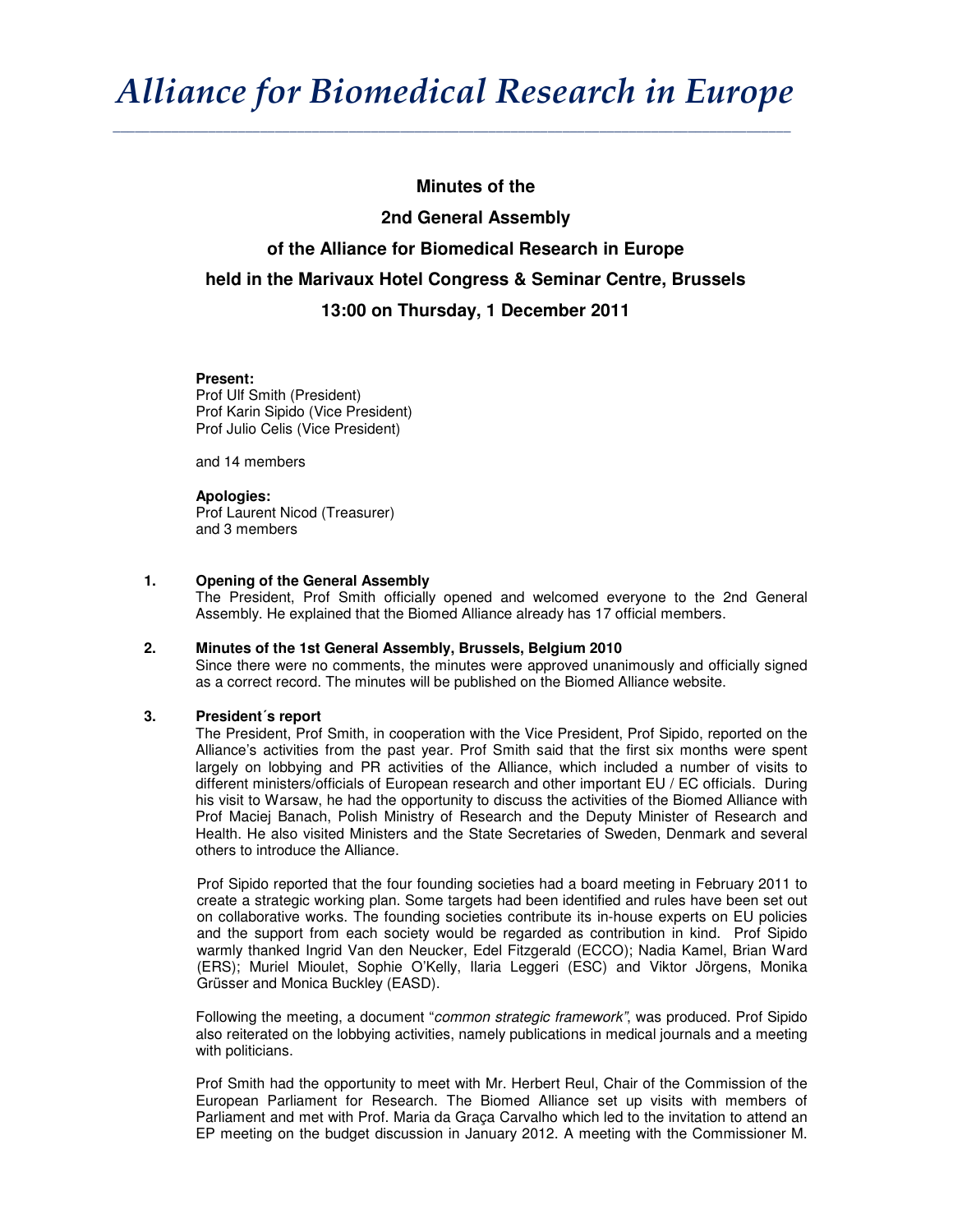**\_\_\_\_\_\_\_\_\_\_\_\_\_\_\_\_\_\_\_\_\_\_\_\_\_\_\_\_\_\_\_\_\_\_\_\_\_\_\_\_\_\_\_\_\_\_\_\_\_\_\_\_\_\_\_\_\_\_\_\_\_\_\_\_\_\_\_\_\_\_\_\_\_\_\_\_\_\_\_\_\_\_\_\_\_\_\_\_\_\_\_\_** 

Geoghan-Quinn is being planned where the Executive Members will also meet with Patricia Reilly. Other MEP visits are being planned.

Prof Smith said that due to the activities above, the Alliance is now more recognised and has become a player and noted that there is a need to utilise this position to fight the challenges ahead.

### **4. Financial report**

Prof Sibille from ERS reported on finances on behalf of Prof Nicod, the Honorary Treasurer of the Biomed Alliance. Prof Sibille again confirmed that hours spent by the Executive Committees and other relevant personnel are seen as contribution in kind and are hence absent on the expenditure. The accounts were discharged and unanimously approved by the member societies present with 14 votes. The President thanked Prof Sibille on behalf of the Executive Committee.

#### **5. Presentations by member societies**

Due to time constraints, only two societies reported on their activities:

a) Federation of European Biochemical Societies Prof Tomáš Zima, chair of the Executive Committee of FEBS presented the activities of FEBS.

b) European Society of Radiology Monika Hierath, head of the EU & Public Affairs/EIBIR/ESMRMB office presented the activities of ERS/EIMBIR.

### **6. Road map to advance the European Institute of Health Research**

Prof Celis explained the urgent need to reach a decision which needs to be approved and supported by all stakeholders. A co-working group of 10 people (6 additional members on top of the 4 Executive members of the Biomed Alliance) will be created to report back to the Executive Committee and the General Assembly. Prof Celis suggested holding a stakeholder meeting in Spring 2012.

Prof Smith also explained to all those present that the aims are to form a platform to interact with different important stakeholders of health research in Europe. It would interact with many societies and institutions including the European Research Council, Science Europe in terms of national funding and EFPIA for issues which would be related to pharmaceutical development. Prof Celis commented that the funds will come from the Horizon 2020 programme.

It was unanimously approved by all members present to start this initiative. It was also requested of those present to propose one or two names of people who may potentially join this working group. The societies are to propose the names with their expertise and political contacts (if any) by 10 December 2011.

#### **7**. **Horizon 2020 - the new framework for European science**

Prof Smith said the Biomed Alliance may participate in the hearing with key MEPs related to Horizon 2020 which would include the funding issues. Prof Celis said the situation surrounding Horizon 2020 is changeable and thus he urged members to be proactive in communicating with the European Commission.

Prof Smith asserted that the priorities need to be identified with input from the scientific community so that this can be communicated to the MEPs during the meeting scheduled in January 2012. Prof Smith asked the members to identify the priority areas and submit this by 23 December 2011.

# **8. Approval of the Alliance position paper**

Prof Smith asked if the position paper which was circulated to the members prior to the meeting, is representative of the members' stances.